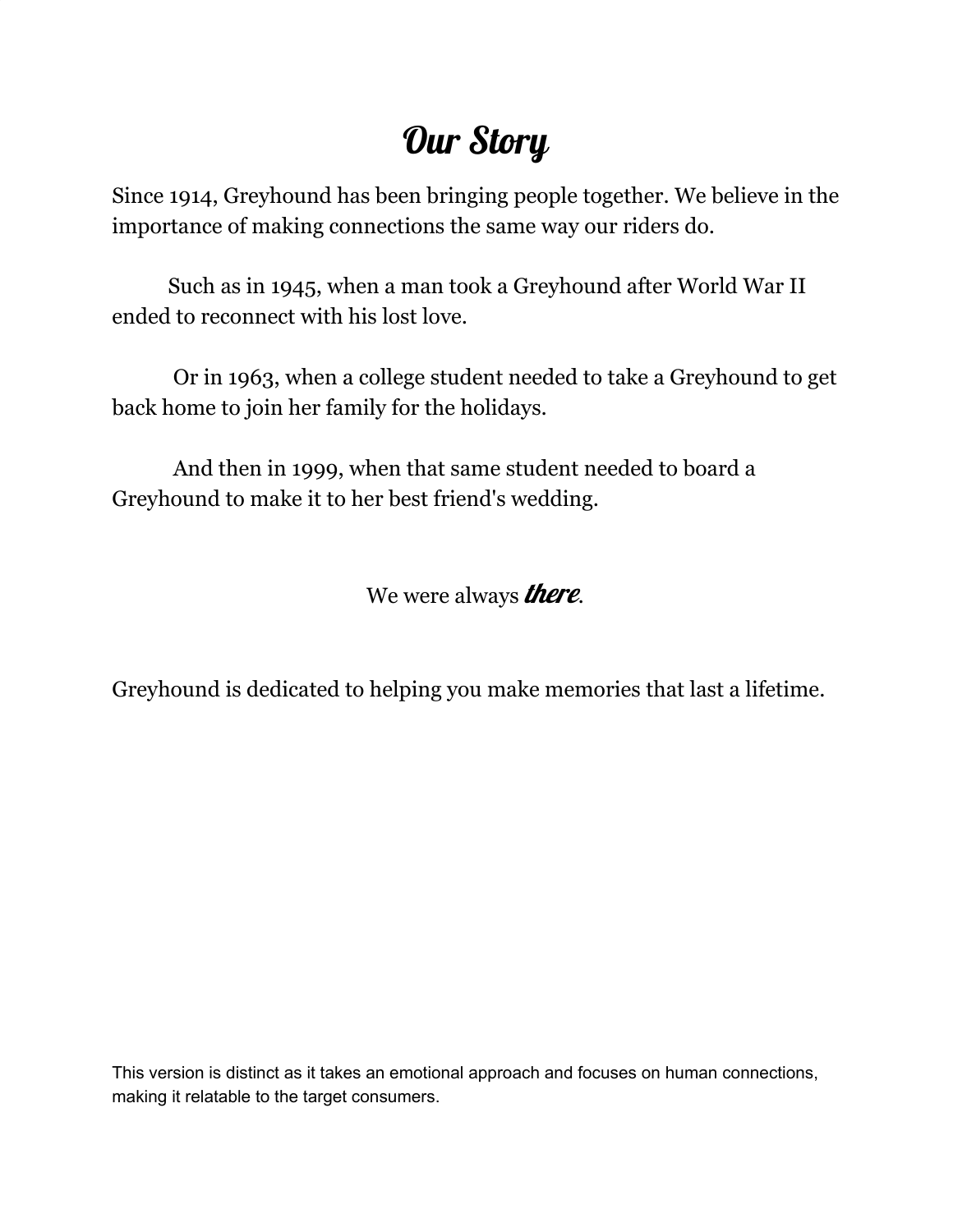## **Our Story**

#### **When I was 4**

I took my first trip ever. I can't remember a single thing, but pictures of a young child with mickey mouse ears on brings me joy.

### **When I was 9**

I traveled to New York and saw Times Square for the first time. I still remember the bright lights and large crowds that made walking a struggle.

## **When I was 15**

I visited Georgia and went to the World of Coca-Cola and Georgia Aquarium. I can still remember how bad my stomach hurt after trying so many sodas.

### **When I was 21**

I had my first ever professional job interview in Chicago. I still remember how confident I felt afterward as I rode a bus back home

### **When I was 23**

I remember waking up in Las Vegas, the whole week was a blur but absolutely unforgettable.

#### **The time is now.**

We pride ourselves on creating memories. With affordable prices and 2,400 locations around the US there is nothing to hold you back from choosing Greyhound for your next traveling experience.

This version is distinct because it's told as a story traveling through time. I used legitimate statistics adding a sense of credibility and transparency.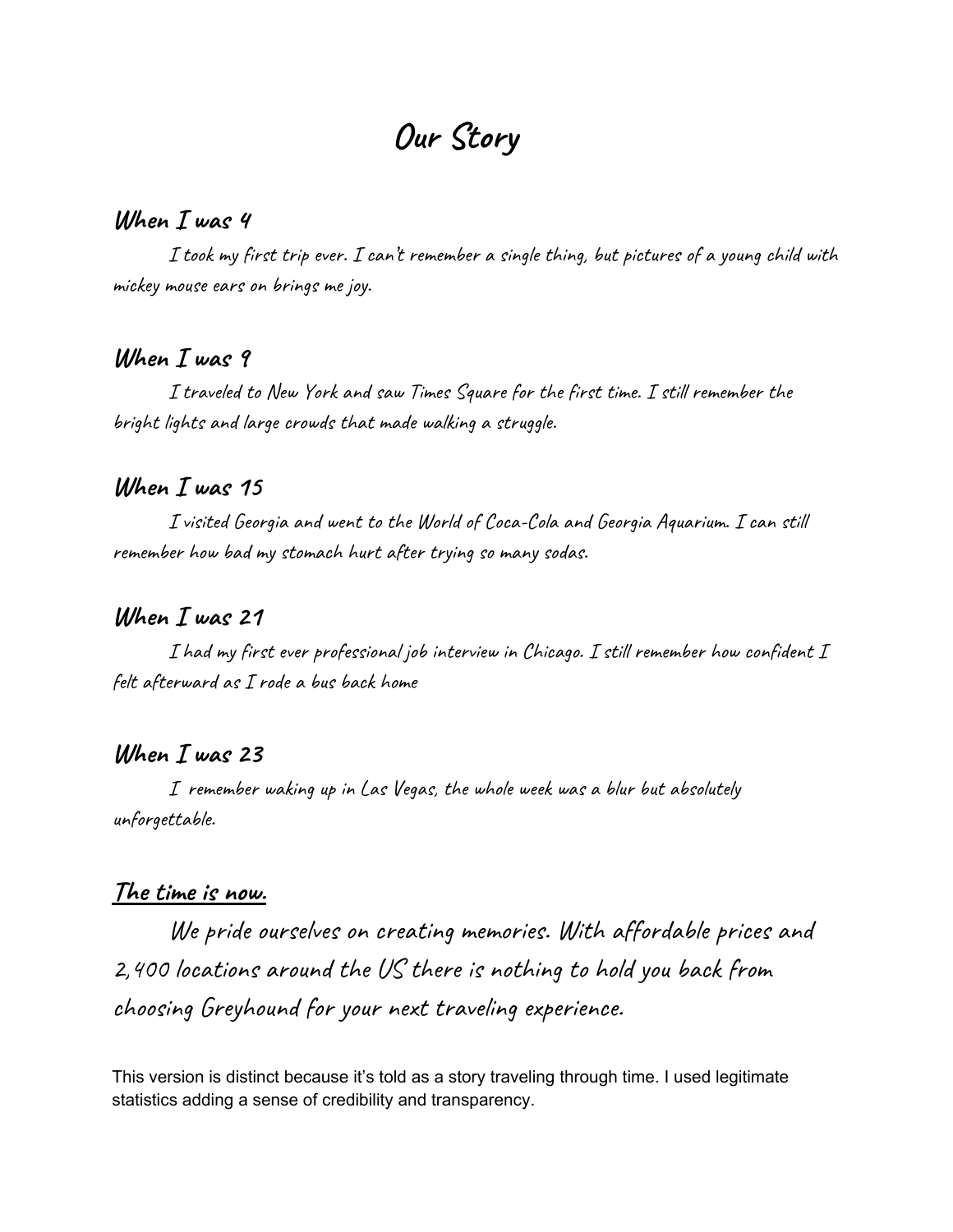# **About Us**

Right now,

someone is boarding a greyhoundto make it to work. SOMEONE IS BOARDING A GREYHOUND TO GO VISIT THEIR PREGNANT SISTER. SOMEONE IS BOARDING A GREYHOUND TO GO BACK HOME FROM COLLEGE. Someone is boarding a greyhoundtogototheirvacation home. SOMEONE IS BOARDING A GREYHOUND TO SURPRISE THEIR PARENTS.

**Every year,Greyhound transports 2 billion people. 2 billion diverse people with different destinations.**

**Although all of our destinations are different, we all start at the same place. We board a greyhound.**

This version is distinct because it expresses common reasons that someone would take a Greyhound and focuses on differences between riders.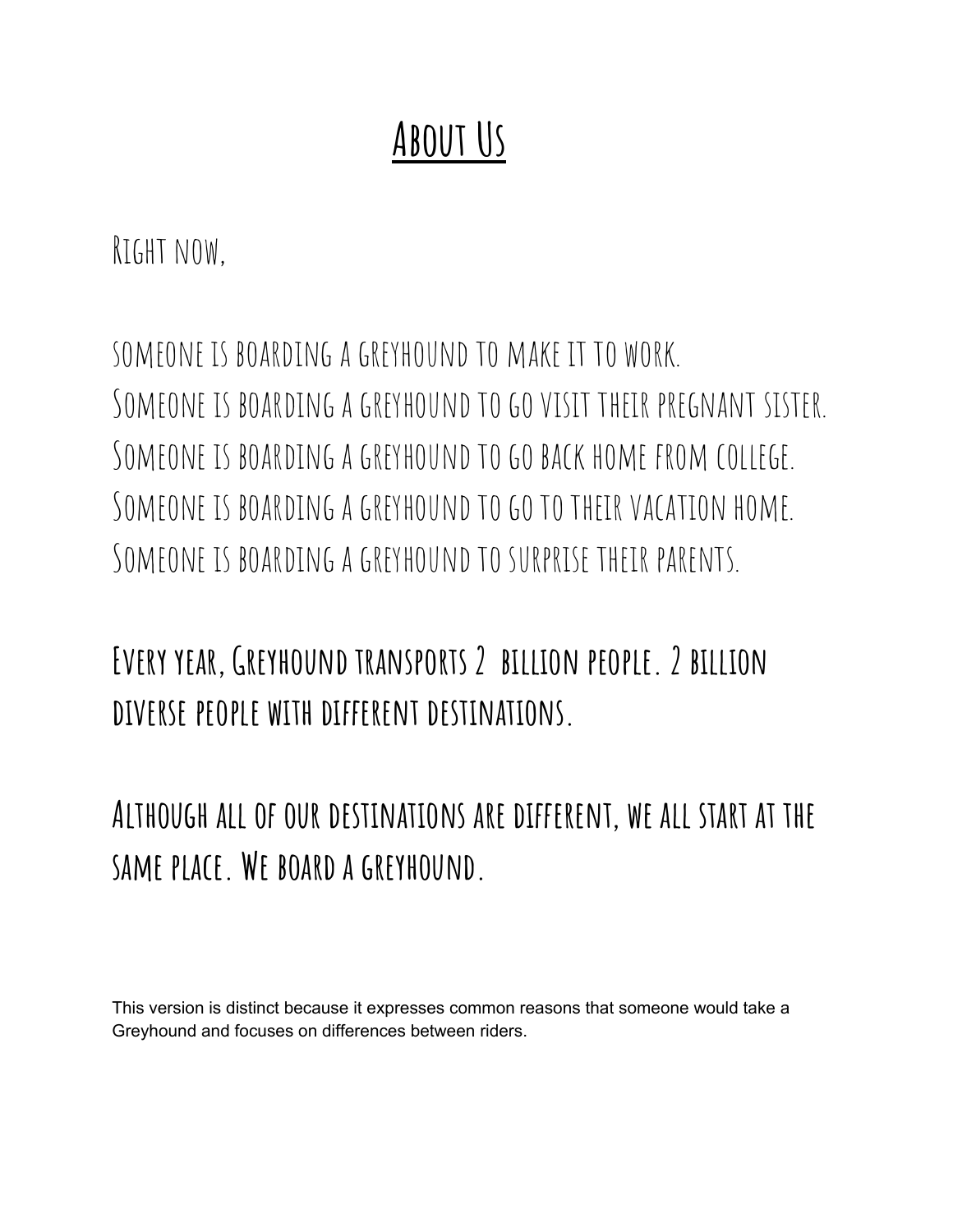# About Us

# The Good

Greyhound prides itself on affordable, accessible, and safe transportation. Having around 2 billion passengers a year, getting to a destination has never been easier.

# The Bad

Greyhound is a form of public transportation which entails a whole different experience; frequent stops and layovers, people that might not have taken a shower in days, and those who act as if they're on a private charter bus. Definitely not the most appealing of experiences.

# The Ugly

## "[If I could give no stars I would"](https://www.tripadvisor.com/ShowUserReviews-g191-d10539000-r716439105-Greyhound-United_States.html)

Greyhound has got to be the worst way to get anywhere in the United States. - TravelerBrooke

## "[Unacceptable](https://www.tripadvisor.com/ShowUserReviews-g191-d10539000-r715062522-Greyhound-United_States.html)"

This was one of the worst experiences of my life. - Laurens

# The Facts

With 72% of our ratings being 1 star, we know we aren't the best option but we're affordable. We'll get you there.

This version is distinct as it expresses the human truth behind Greyhound. It is relatable as it pokes fun at Greyhound while still expressing the benefits.